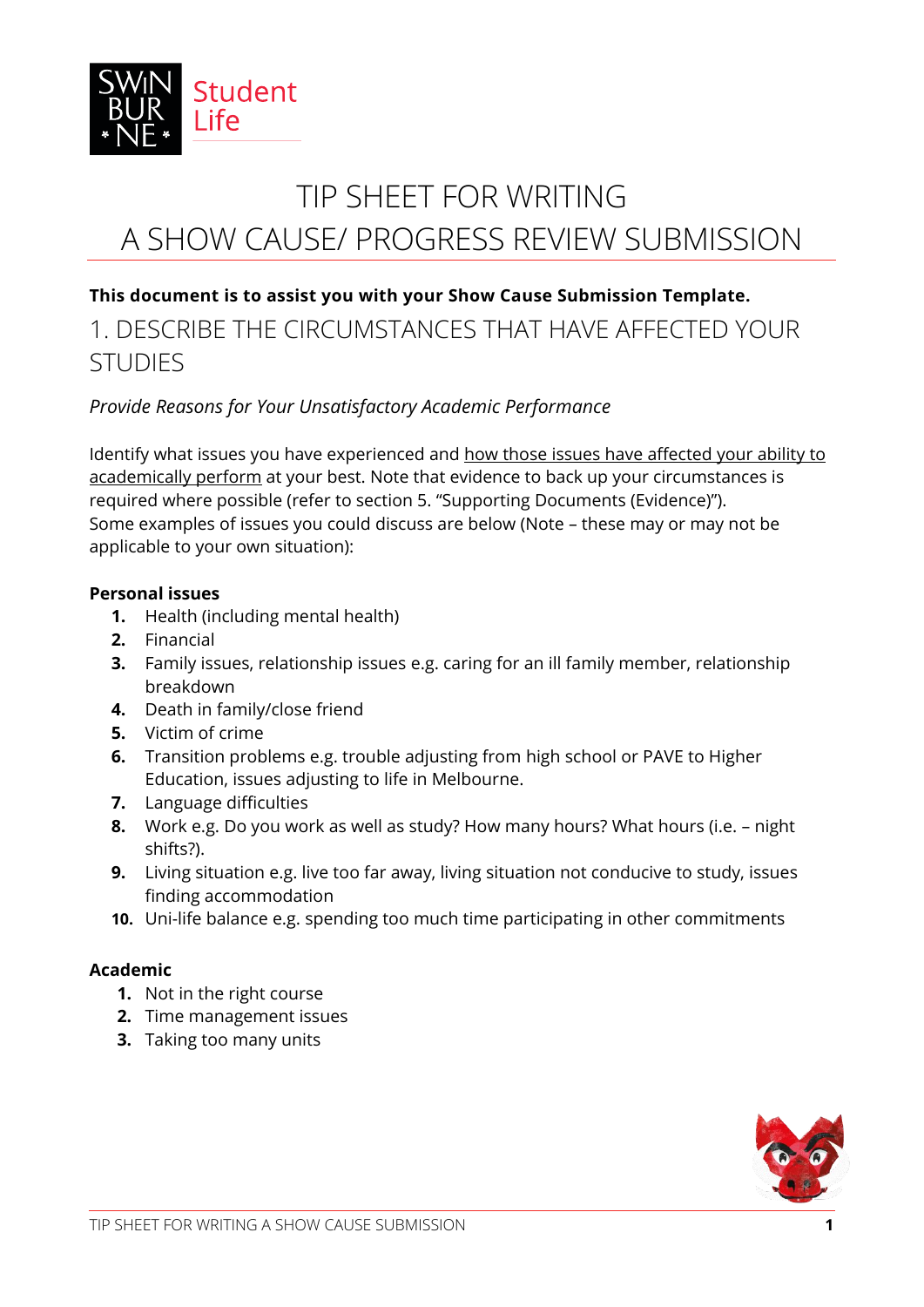# 2. DESCRIBE ANYTHING YOU HAVE DONE TO OVERCOME THESE CIRCUMSTANCES

### *List Strategies to Overcome Your Circumstances*

Address the points identified in section one and explain what you will/have put in place to rectify or manage these issues.

Investigate Swinburne services available to students and find out how these can assist you:

- Wellbeing is Swinburne's on campus medical center. Services available include general practitioner, mental health professionals, pathology and physiotherapists. [https://www.swinburne.edu.au/current-students/student-services](https://www.swinburne.edu.au/current-students/student-services-support/health/counselling/)[support/health/counselling/](https://www.swinburne.edu.au/current-students/student-services-support/health/counselling/)
- Academic Development Advisors (HE) and Student Success Coaches (PAVE) are very knowledgeable and can assist you with time management, study skills and preparing for study programs: [https://www.swinburne.edu.au/current-students/study-support/back-on](https://www.swinburne.edu.au/current-students/study-support/back-on-track/academic-adviser/)[track/academic-adviser/;](https://www.swinburne.edu.au/current-students/study-support/back-on-track/academic-adviser/) [https://www.swinburne.edu.au/current-students/student](https://www.swinburne.edu.au/current-students/student-services-support/student-success-coach/)[services-support/student-success-coach/](https://www.swinburne.edu.au/current-students/student-services-support/student-success-coach/)
- Contact a Learning and Academic Skills (LAS) Advisor to discuss and improve your learning strategies. https://www.swinburne.edu.au/current-students/studysupport/improve-skills/book-appointment/
- A full list of Swinburne services available to assist students can be located at: <https://www.swinburne.edu.au/current-students/student-services-support/>

Your Advocacy Officer can assist to identify which services would be relevant to you.

Some examples of strategies are listed below for your reference. Please remember to back up your claims with evidence.

### **Personal issues**

- **1.** Health (including mental health)- link in with health services. If the issues are ongoing, is registration with the AccessAbility service is suitable for you [https://www.swinburne.edu.au/life-at-swinburne/student-support](https://www.swinburne.edu.au/life-at-swinburne/student-support-services/accessibility-services/)[services/accessibility-services/](https://www.swinburne.edu.au/life-at-swinburne/student-support-services/accessibility-services/)
- **2.** Financial- acquire financial advice from a Student Equity Adviser Visit their website at: [https://www.swinburne.edu.au/life-at-swinburne/student](https://www.swinburne.edu.au/life-at-swinburne/student-support-services/financial-support-advice/)[support-services/financial-support-advice/](https://www.swinburne.edu.au/life-at-swinburne/student-support-services/financial-support-advice/) or email<equity@swinburne.edu.au>
- **3.** Family issues, relationship issues e.g. worried about an ill family member, relationship breakdown- link in with counselling at Wellbeing: https://www.swinburne.edu.au/current-students/student-servicessupport/health/counselling/

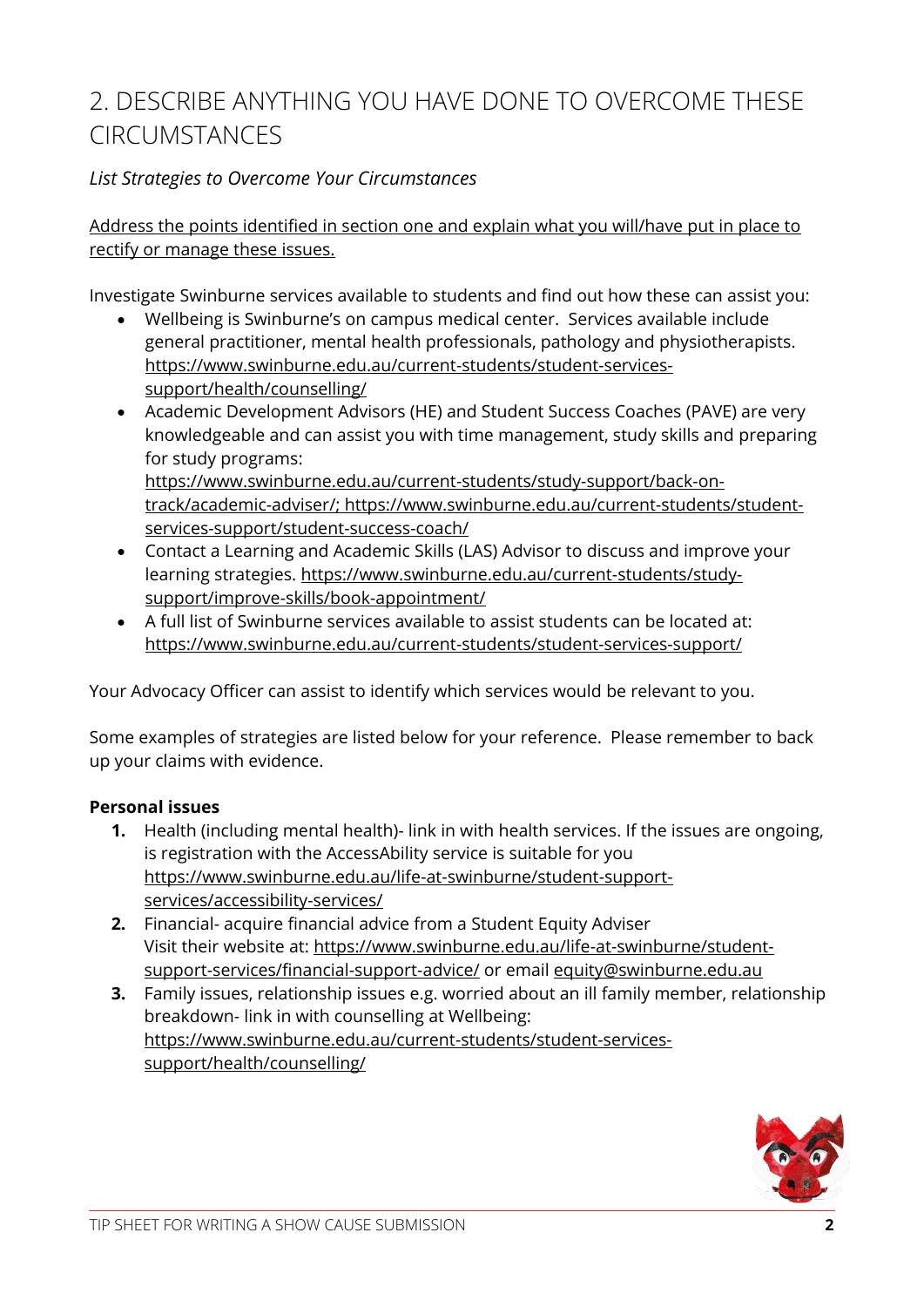- **4.** Death of family member/close friend –link in with counselling or take a Leave Of Absence to allow time to grieve (link provided above)
- **5.** Victim of crime- link in with 'victims of crime', counselling, Student Life free legal service legal service: [https://www.swinburne.edu.au/life-at-swinburne/student](https://www.swinburne.edu.au/life-at-swinburne/student-support-services/legal-advice-for-students/)[support-services/legal-advice-for-students/](https://www.swinburne.edu.au/life-at-swinburne/student-support-services/legal-advice-for-students/)
- **6.** Transition problems –link in with the Student Success Coaches or Academic Development Advisors (links provided above). Join a club or sport to find your bearings in Melbourne and meet new friends: [https://www.swinburne.edu.au/life-at](https://www.swinburne.edu.au/life-at-swinburne/clubs-societies-student-organisations/)[swinburne/clubs-societies-student-organisations/](https://www.swinburne.edu.au/life-at-swinburne/clubs-societies-student-organisations/)
- **7.** Language difficulties- Contact a Learning and Academic Skills (LAS) Advisor to discuss and improve your learning strategies. https://www.swinburne.edu.au/currentstudents/study-support/improve-skills/book-appointment/
- **8.** Work –cut down your hours or resign to focus on study
- **9.** Living situation relocate closer to University, move to a more studious environment, allocate a study location or station?
- **10.** Uni-life balance make a study schedule and planner

### **Academic**

- **1.** Not in the right course- Speak to a career consultant to discuss future goals and if changing course is suitable: [https://www.swinburne.edu.au/life-at-swinburne/careers](https://www.swinburne.edu.au/life-at-swinburne/careers-employment/career-services/)[employment/career-services/](https://www.swinburne.edu.au/life-at-swinburne/careers-employment/career-services/)
- **2.** Time management issues Academic Development Advisors (HE) and Student Success Coaches (PAVE) to discuss strategies (link provided above)
- **3.** Taking too many units -consider reducing your study load (if eligible)

# 3. PRIOR PROGRESS REVIEW INTERVIEW OR PROBATION STATUS

- **1.** If you have had a previous show cause notification and are currently on conditions, did you meet the conditions? If not, you need to explain why.
- **2.** If you have not had to show cause before simply write "I have not had to show cause previously".

# 4. ADDITIONAL INFORMATION THAT MAY ASSIST THE PANEL

- Discuss your ideal outcome or what you wish to do For example:
	- o Take a Leave of Absence for XX teaching periods to save money/ resolve personal issues
	- o Enrol part-time to manage study load better
	- o Continue studying full time with ongoing counselling and student coach management.
- Discuss your goals and inspirations